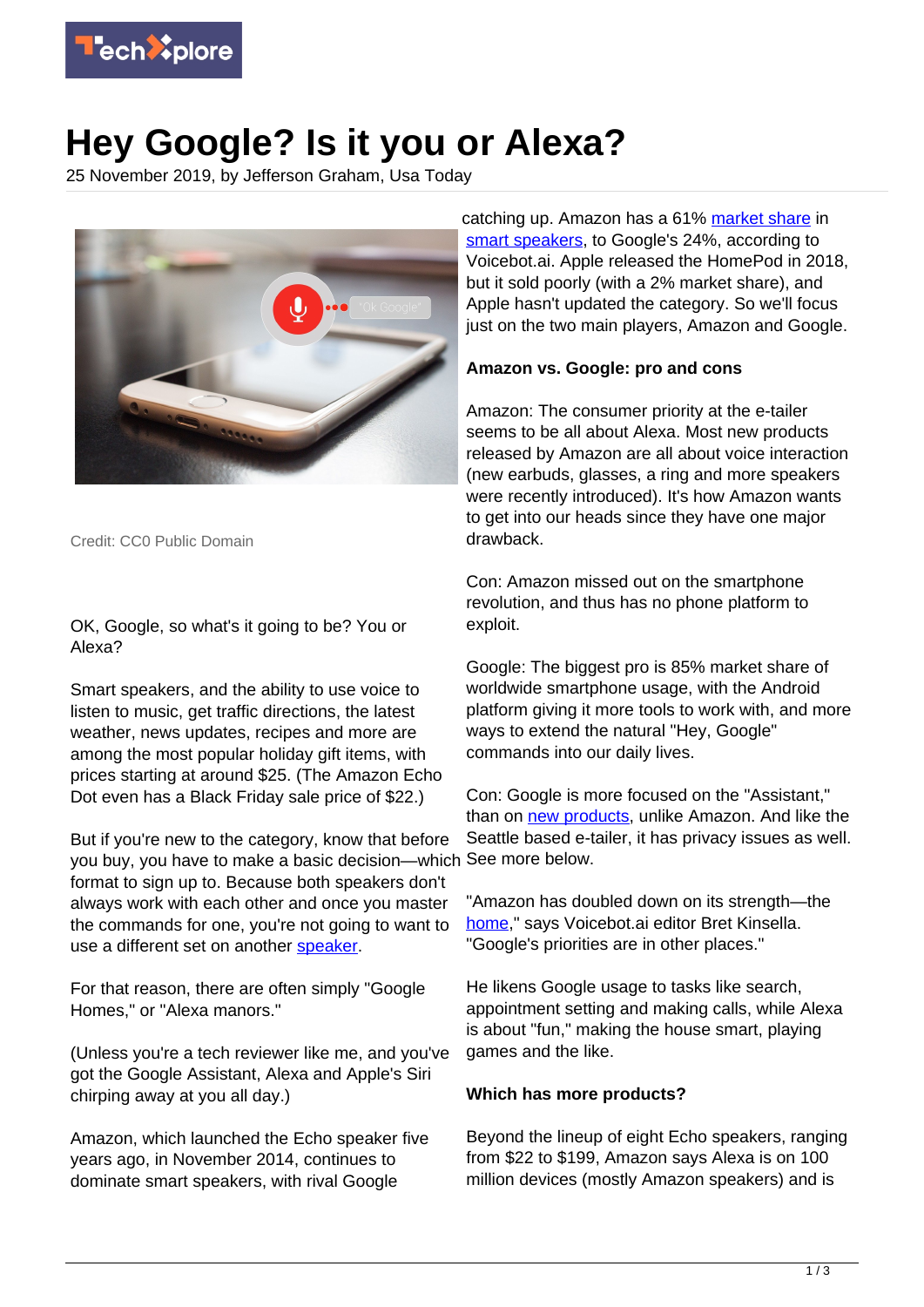

available on over 28,000 smart home products, including the Ring video doorbell, Sonos One speaker, lights from Philips and a new Anker soundbar.

Google, which has seven speakers, from \$25 to \$249, counters that the Assistant is on over 1 billion that it couldn't play clips from Google's YouTube devices, but those are primarily Android smartphones. Google says the Assistant is available on over 10,000 smart home devices, including the Android TV line (from LG and Sony) the same Sonos One and Philips products, the August home lock and Lenovo smart display.

# **Amazon's got skills. Does Google?**

To go beyond asking for the weather and playing the latest Ariana Grande song, for Alexa you need to download a "skill," to enable the smart speaker to do something a little extra. Examples would be pairing your TV for voice navigation with an Echo device, or being able to play Jeopardy. You can't just say "Alexa, play Jeopardy," you have to go to your smartphone and add the skill via the app.

Amazon says some 100,000 skills now exist for Alexa.

Google calls it's variation "actions" and says there are over 1 million available, however, these don't have to be downloaded. Instead, they are really just month or 18-month basis, by going into your voice commands. You can find them in the Google Home smartphone app for iOS or Android by clicking Explore in the Google Assistant tab. This takes you to a search page that offers suggestions like asking the weather, playing "My Daily Drive" on Spotify or "Stranger Things," on Netflix.

But FYI: You can't play Jeopardy with the Google Assistant. You can ask it, however, to play the longrunning TV show on Netflix. There are, however, many games of all types available on Google as well.

# **Images on Echo Show and Nest Hub**

A new twist to the smart speaker is the home display, which brings video to the category, with Amazon's Echo Show products, and Google's Nest Hub.

This year, Amazon introduced a smaller, 8-inch Show for \$99, down from the \$229 10-inch version, and Google brought out a larger, 10-inch Hub Max, also \$229.

The Show had a major disadvantage originally in due to a corporate spat, but the companies have since made up.

Beyond using your voice to command video clips, the displays make great photo viewers, and here Google has the advantage, with its widely used Photos app. Your photos appear on the screen in rotation throughout the day, which they also do on the Echo Show, but there they are via Amazon's Photos app, which isn't as robust, and harder to navigate.

# **Amazon vs. Google on privacy**

Amazon automatically records every query you make to Alexa, whether you want it to or not. Sometimes those queries can go a little further into kitchen conversations that happen to include the Alexa wake word. You can go into your Alexa smartphone app to delete them.

Google also automatically records every query, but will only let you delete the recordings on a three-Google account and the privacy settings. Beyond recording, Google also tracks your web history, places you visit using Google Maps or the smartphone app to sell targeted ads to marketers.

# **Google Home. Nope. Now it's Nest**

Finally, let us clear up some confusion. When Google first entered the smart speaker market, it did so with a product called the Google Home. Earlier this year, it decided to change the name of some Home products to the Nest brand, since Google-owned Nest makes a popular home thermostat.

But just to drive consumers crazy, Google stills sells the Google Home. But the pint-sized version is now called the Nest Mini, and the larger, video display unit is the Nest Hub Max, which last year